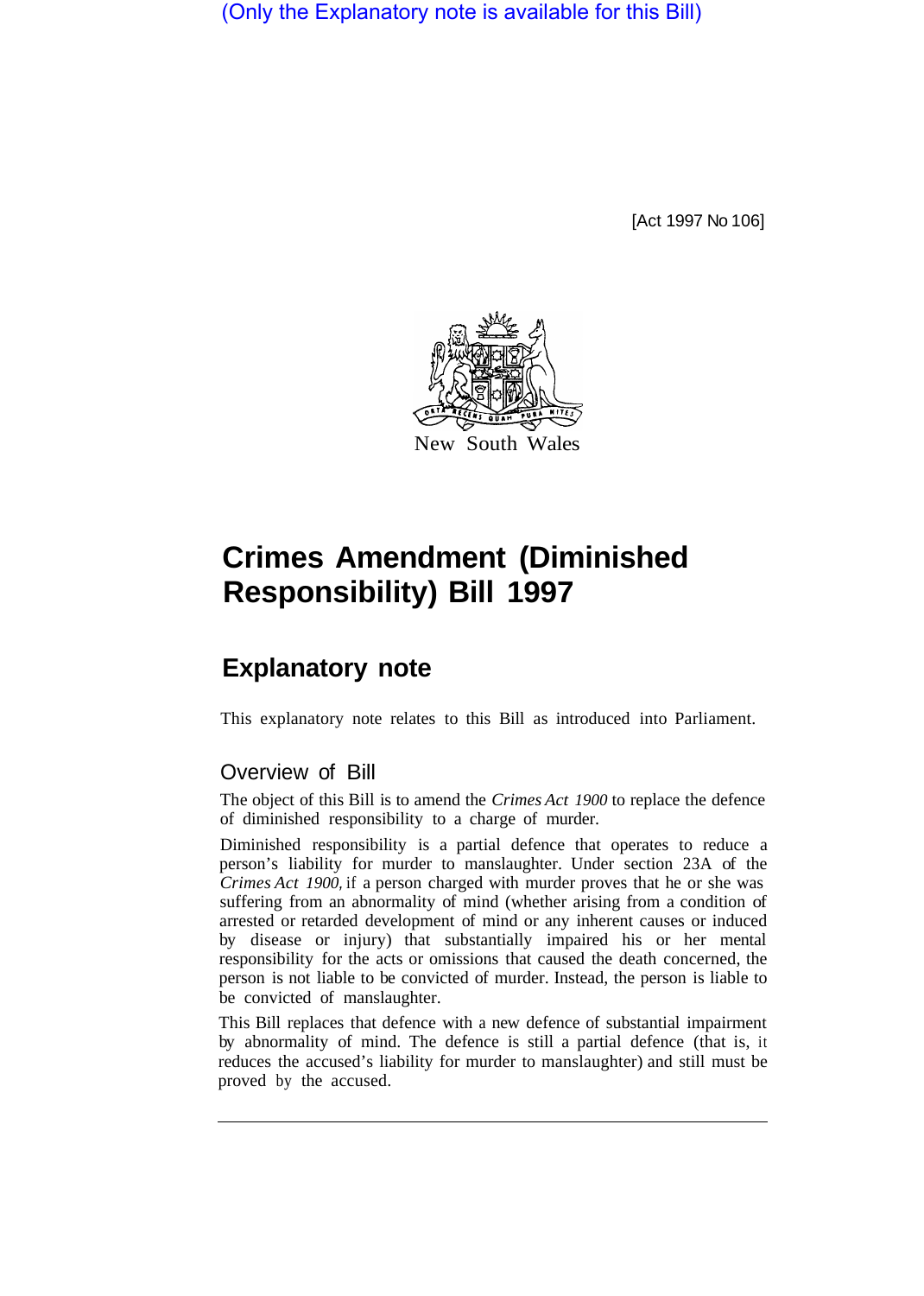Crimes Amendment (Diminished Responsibility) Bill 1997 [Act 1997 No 106]

Explanatory note

The principal differences between the current defence of diminished responsibility and the new defence are as follows:

- The concept of "mental responsibility" is removed. The new defence  $(a)$ requires the accused to show that his or her capacity to understand events, to judge whether his or her actions were right or wrong or to control himself or herself, was substantially impaired by an abnormality of mind.
- $(b)$ The new defence is satisfied only if the impairment suffered by the defendant was so substantial as to warrant liability for murder being reduced to manslaughter.
- The current defence refers to an abnormality of mind that arises from a  $(c)$ condition of arrested or retarded development of mind or any inherent causes or that is induced by disease or injury. The new defence instead requires the accused to prove that his or her abnormality of mind arises from an underlying condition. This will require the accused to prove that the abnormality of mind arose from a pre-existing mental or physiological condition, other than a condition of a transitory kind.
- $(d)$ The new defence makes it clear that the effects of any self-induced intoxication on the accused at the time of the acts or omissions causing death are to be disregarded by the jury.
- The accused is required to give the prosecution notice of his or her  $(e)$ intention to raise the new defence before his or her trial.

The Bill also contains transitional provisions.

## Outline of provisions

**Clause 1** sets out the name (also called the short title) of the proposed Act.

**Clause 2** provides for the commencement of the proposed Act on a day or days to be appointed by proclamation.

**Clause 3** is a formal provision giving effect to the amendments to the *Crimes Act 1900* set out in Schedule 1.

**Schedule 1 [1]** replaces section 23A of the *Crimes Act 1900*, which provides for the defence of diminished responsibility. The principal elements of the new defence (called substantial impairment by abnormality of mind) are contained in new section 23A (l), which provides as follows: